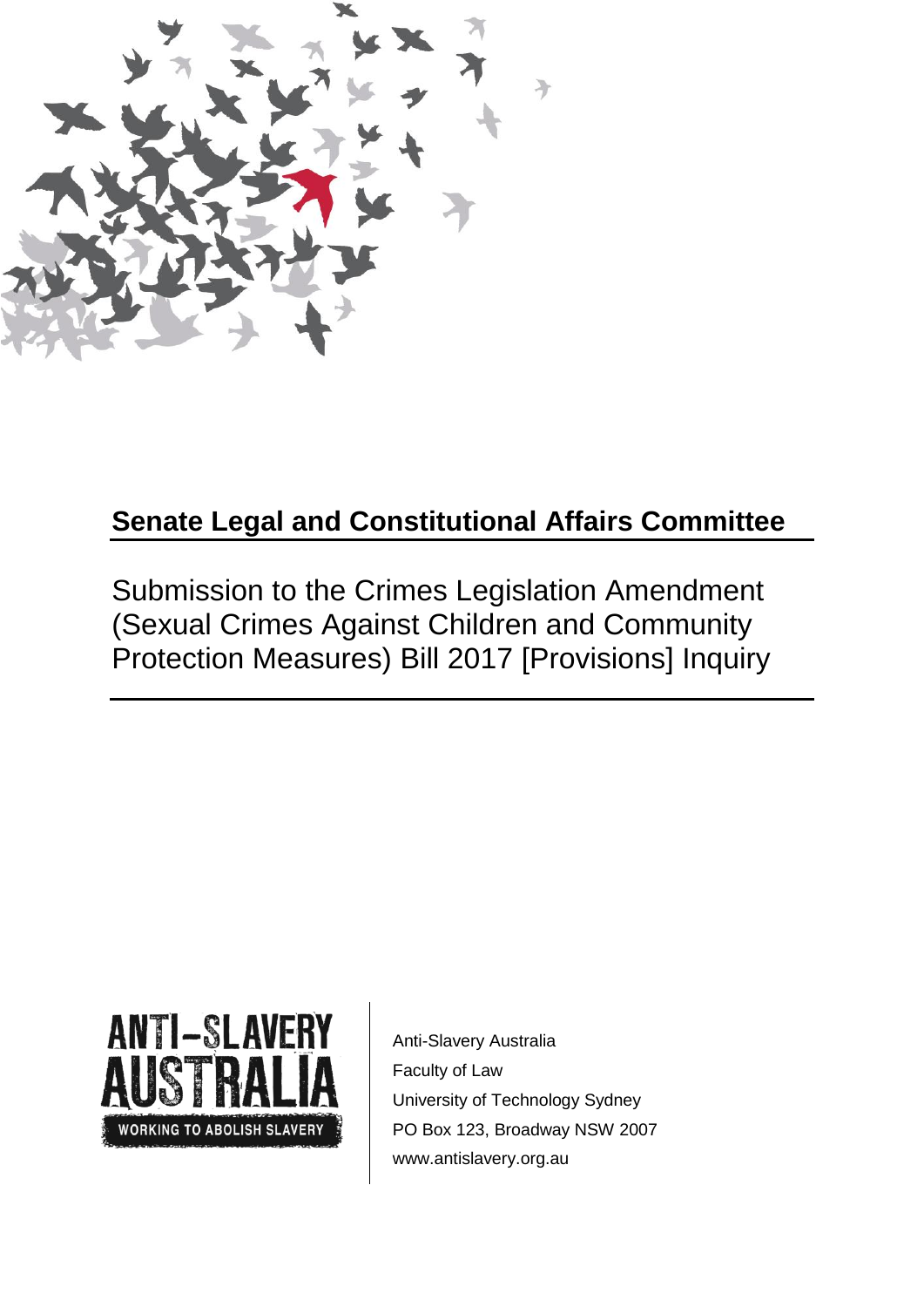*Anti-Slavery Australia welcomes the opportunity to provide a submission to the Senate Legal and Constitutional Affairs Committee Inquiry into the Crimes Legislation Amendment (Sexual Crimes Against Children and Community Protection Measures) Bill 2017 [Provisions].*

*Established in 2003, Anti-Slavery Australia is a research, policy and legal centre at the University of Technology Sydney with the mission to abolish human trafficking, organ trafficking, slavery and slavery-like practices such as forced labour and forced marriage in Australia. Anti-Slavery Australia provides legal advice and representation to men, women and children who have experienced human trafficking, slavery, slavery-like conditions and forced marriage in Australia.*

*This submission draws upon the research and findings of Anti-Slavery Australia's report, Behind the Screen: Online Child Exploitation in Australia released on 25 May 2017. The full report and summary is attached to this submission.*

### **Acknowledgements**

Jennifer Burn, Director, Anti-Slavery Australia, University of Technology Sydney

Ian Dobinson, Senior Lecturer, Faculty of Law, University of Technology Sydney

Elizabeth Sheridan, Researcher, Anti-Slavery Australia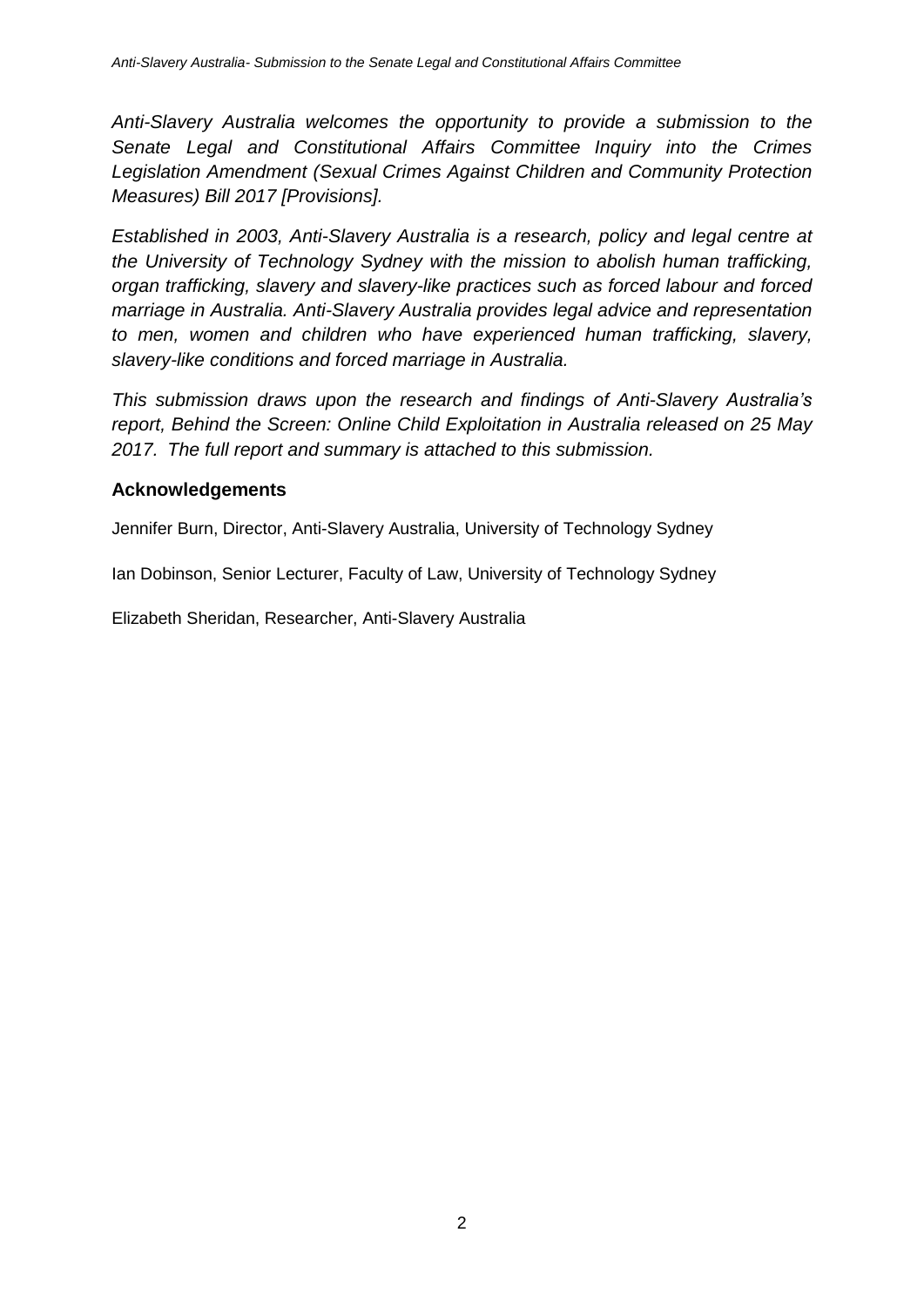## **EXECUTIVE SUMMARY**

The Crimes Legislation Amendment (Sexual Crimes Against Children and Community Protection Measures) Bill 2017 proposes to amend a range of criminal justice legislation to strengthen protections against child sexual exploitation. Anti-Slavery Australia commends the Government's commitment to enhancing the Australian criminal justice response to this developing crime-type.

Anti-Slavery Australia's submission is limited to select proposed amendments in Schedule 4, 5, and 6 concerning online child exploitation or abuse materials, and live-streamed child abuse. This submission draws extensively upon Anti-Slavery Australia's research and findings from the report *Behind the Screen: Online Child Exploitation in Australia* (2017)*.*

In addressing these proposed amendments, Anti-Slavery Australia makes the following key recommendations:

- 1. Anti-Slavery Australia endorses the removal of the term 'child pornography' from all Commonwealth legislation. This term is inappropriate and does not reflect the impact of the horrendous crimes depicted in this material.
	- 1.1. The proposed term 'child abuse material', while significantly more appropriate than 'child pornography', represents one subset of the broader category of 'child exploitation material'. Anti-Slavery Australia recommends that the Bill be amended to use the internationally accepted term 'child exploitation material'.
- 2. Anti-Slavery Australia supports Item 20, which proposes to introduce an offence of providing an electronic service with the intention that the service will facilitate the dissemination of child abuse material. This amendment would address significant, developing gaps in the law regarding the administration of online child abuse material networks.
- 3. Anti-Slavery Australia commends Items 1, 22 and 23 which strengthen and clarify the law to reflect the growing practice of live-streamed child abuse.
	- 3.1. Anti-Slavery Australia recommends that the definitional clarification of 'engage in sexual activity' in Item 1 of the Bill also applies to the offence of sexual intercourse with child outside Australia under subsection 272.8 of the Criminal Code.
- 4. Anti-Slavery Australia recommends that the committee consider the need for further consultation concerning Schedule 6, particularly the introduction of mandatory minimum sentences for online child abuse materials offences. The introduction of a mandatory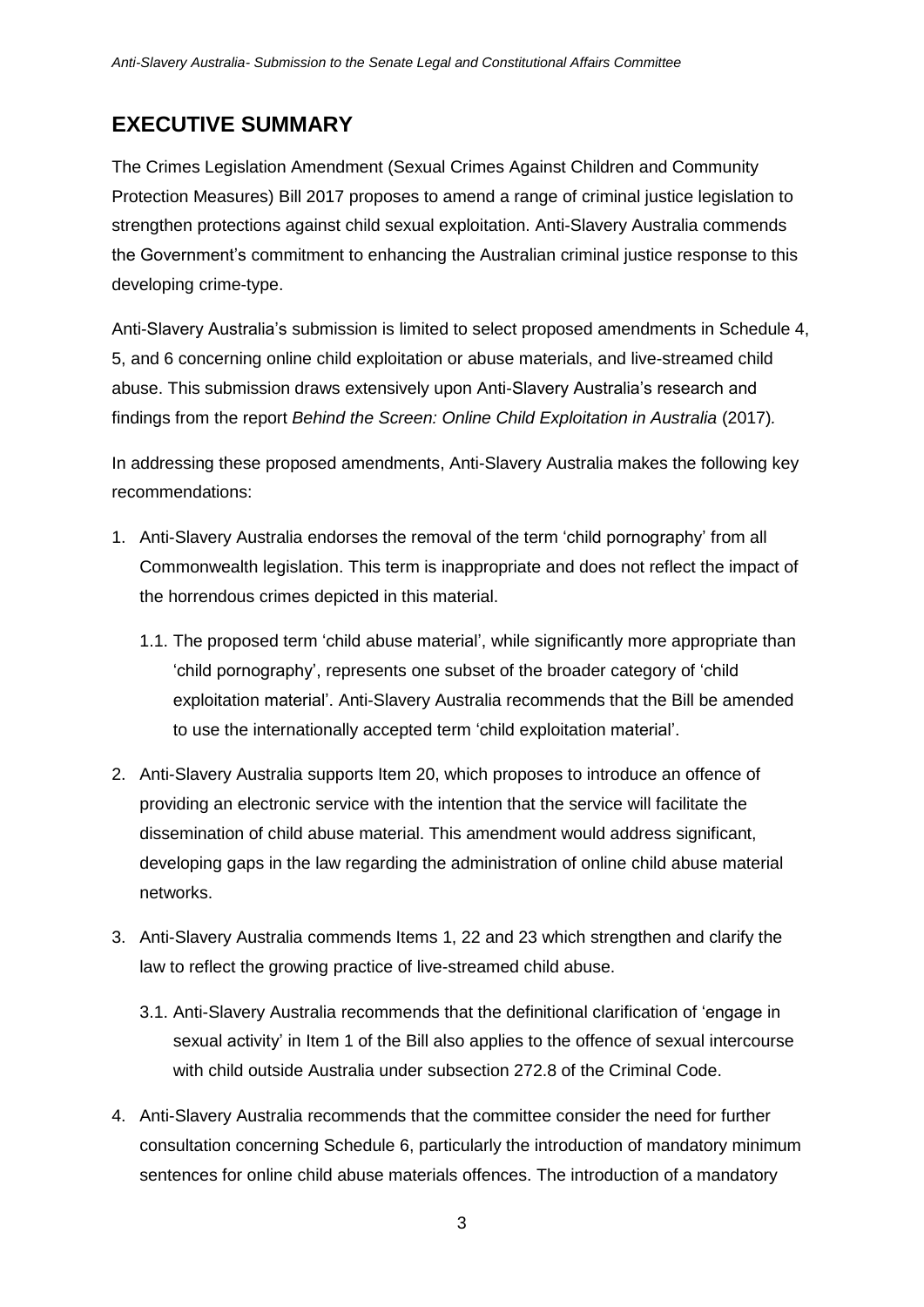minimum custodial sentence for child abuse materials offences does not reflect the spectrum of material offending. Mandatory minimum custodial sentences may also serve to reduce the incentive for defendants to assist police in ongoing investigations.

5. Anti-Slavery Australia recommends that the Bill be expanded to repeal the defence based on a valid and genuine marriage contained in subsection 272.17 of the Commonwealth Criminal Code. The purpose of this defence in unclear. It also appears to be inconsistent with the Commonwealth offence of forced marriage.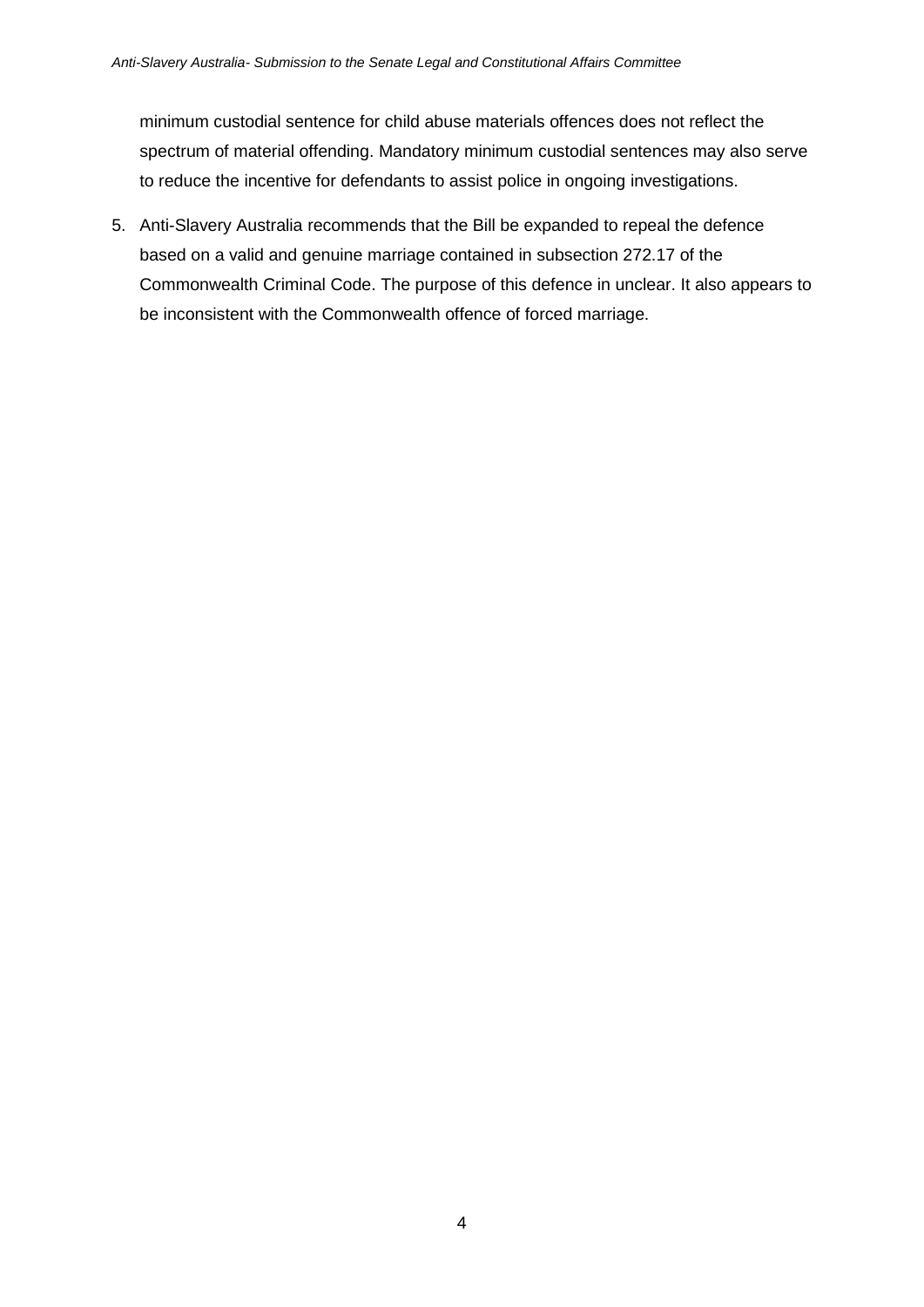## **1. TERMINOLOGY**

Anti-Slavery Australia commends the Government's initiative to remove the term 'child pornography' from Commonwealth legislation. This reflects the opinion of a number of experts interviewed for *Behind the Screen: Online Child Exploitation*: 1

*"[T]he term 'child pornography', just immediately lessens the impact. I mean, these are children who are being sexually assaulted, these are child sexual assault images, this is child exploitation material. [These] are really serious crimes...."<sup>2</sup>*

*"There's an international movement to call it what it is, and it is not pornography. I mean honestly, it is not pornography… Anything like that is a move in the right direction. You'll never hear me, publically or in the media refer to it as child pornography, or 'kiddie porn' which I've heard people call it as well. It's just bloody ignorant."<sup>3</sup>*

This amendment reflects the growing international consensus that the term 'child pornography' is unacceptable, as it risks trivialising or legitimising the depiction of serious crimes against children. $4$  It is also representative of the movement within the law enforcement community to characterise these materials as forensic evidence of the sexual exploitation or abuse of children.<sup>5</sup>

## **1.1. Child abuse materials and child exploitation materials**

The 'Luxembourg Guidelines' define child abuse materials as a subcategory of child exploitation materials. Child exploitation material is defined as a broader category of sexualised content depicting or representing children, $6$  whereas child abuse material is defined more narrowly as depiction of child sexual abuse.<sup>7</sup> Anti-Slavery Australia recommends that the Bill be amended to use the term 'child exploitation material', to reflect the international standard and to reflect the spectrum of material offences that are contemplated by these provisions.

 1 'Behind the Screen: Online Child Exploitation in Australia' (Anti-Slavery Australia, 2017)

<sup>&</sup>lt;http://www.antislavery.org.au/images/behind%20the%20screen%20-%20report.pdf> xii.<br><sup>2</sup> Interview with a representative from an NCO (Telephane interview 8 Avguet 2016).

 $\hat{P}$  Interview with a representative from an NGO (Telephone interview 8 August 2016).

<sup>3</sup> Interview with a Senior Officer of the Queensland Police Project Argos (Telephone interview, 4 July 2016)*.*

<sup>&</sup>lt;sup>4</sup> Susanna Greijer and Jaap Doek, 'Terminology Guidelines For the Protection of Children from Sexual Exploitation and Sexual Abuse' (Guidelines, Terminology and Semantics Interagency Working Group on Sexual Exploitation of Children, 28 January 2016) (hereinafter Luxembourg Guidelines), 38-40.  $<sup>5</sup>$  Ibid, 39.</sup>

 $\frac{6}{7}$  Ibid. Ibid.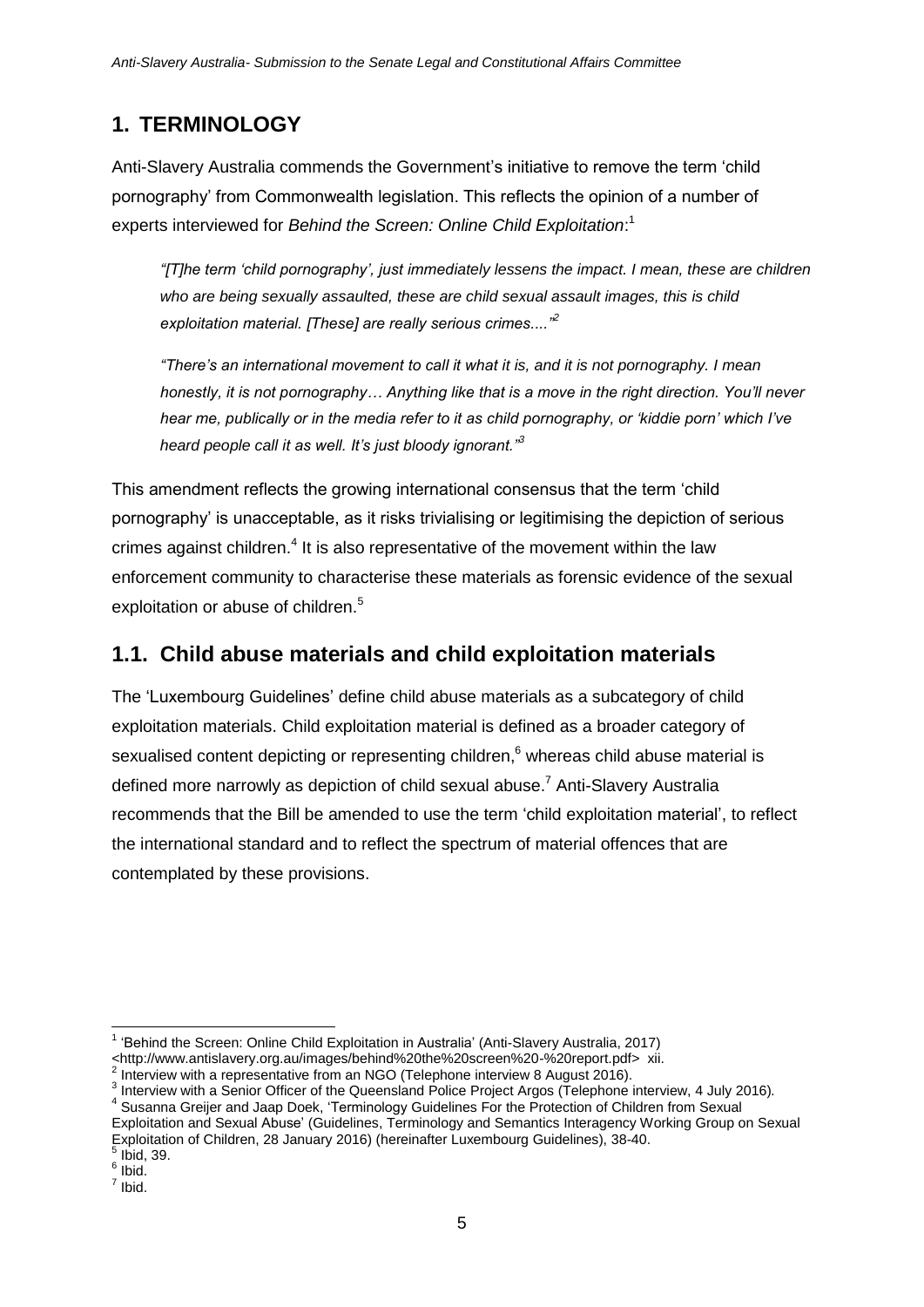### **Recommendation:**

Anti-Slavery Australia strongly endorses the removal of the term 'child pornography' from all Commonwealth legislation. This term is inappropriate and does not reflect the impact of the horrendous crimes depicted in this material.

Anti-Slavery Australia recommends that the Bill be amended to use the internationally accepted term 'child exploitation material'.

## **2. ELECTRONIC SERVICES AND SYSTEM ADMINISTRATORS**

Anti-Slavery Australia commends the introduction of a new offence of conduct for the purposes of electronic service used for child abuse material. This will fill a significant gap in the Commonwealth criminal justice framework and ensure that the law reflects the harm inflicted by Australia-based administrators of vast online child exploitation material networks.

Interviews with law enforcement officers conducted for *Behind the Screen* identified the substantial need for Commonwealth legislation which targeted head administrators of online networks that distributed child exploitation material.<sup>8</sup>

*"[T]he legislation wasn't really written to address these head administrators… [they] are not only proliferating sexual abuse material of children, but in many cases they are administering networks that demand ongoing abuse of children to maintain membership." 9*

The need for further criminalisation of these types of offences can also be seen in the recent high profile cases of *Graham* and *McCoole<sup>10</sup> .* These cases illustrate the ways in which new developments in online, anonymising technologies has facilitated the mass possession and distribution of images and videos that comprise online child exploitation material. These cases also provide examples of how these networks encourage the further abuse and exploitation of children in Australia and overseas.

 8 'Behind the Screen: Online Child Exploitation in Australia' (Anti-Slavery Australia, 2017) <http://www.antislavery.org.au/images/behind%20the%20screen%20-%20report.pdf> 68-69.

<sup>&</sup>lt;sup>9</sup> Interview with a Senior Officer of the Queensland Police Project Argos (Telephone interview, 4 July 2016).

<sup>&</sup>lt;sup>10</sup> Discussed in Section 2.1.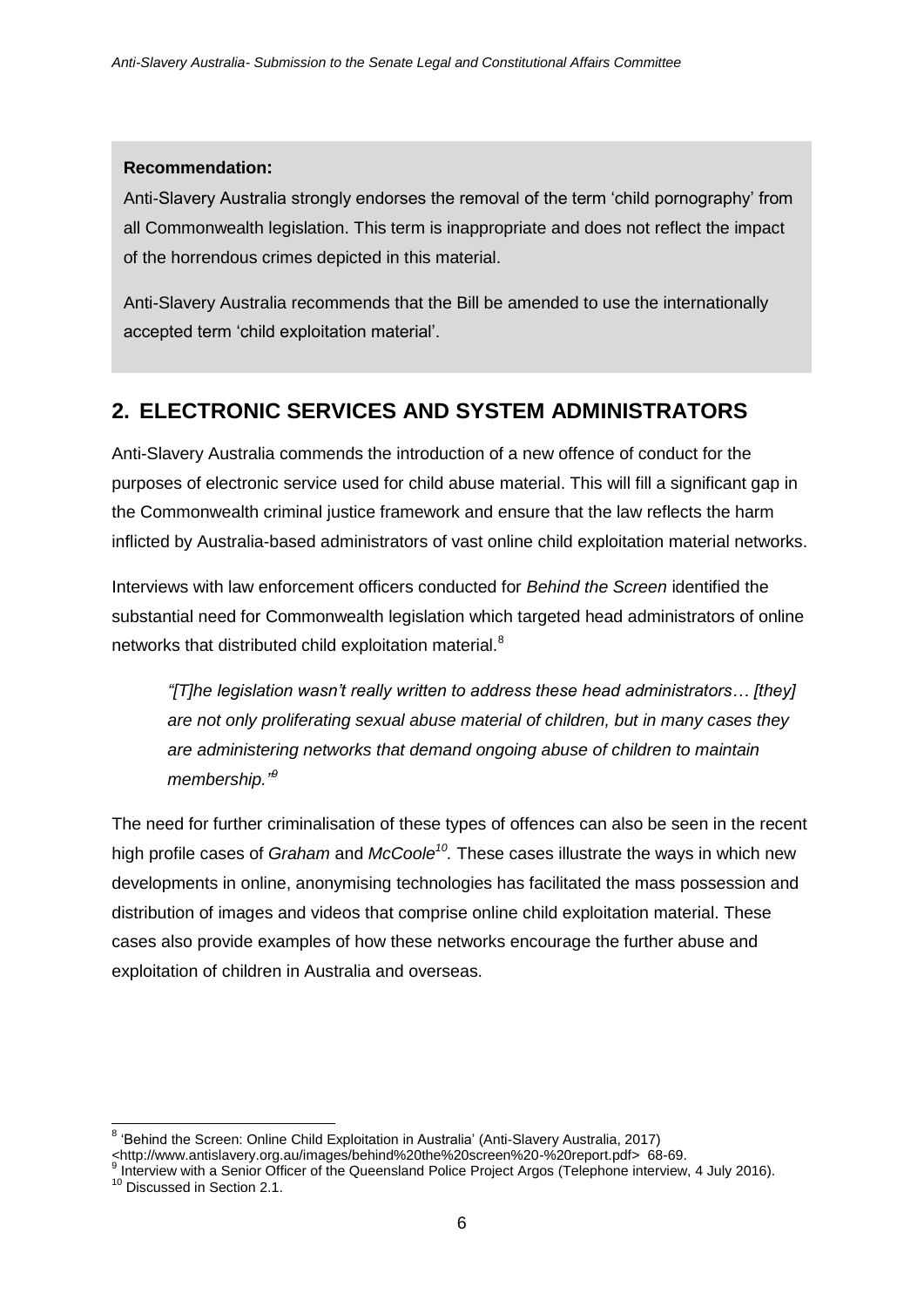## **2.1. Australian network administrators**

### *R v Shannon Grant McCoole<sup>11</sup>*

In 2014, police became aware of child exploitation images that were identified as having been photographed by an Australian offender, Shannon Grant McCoole. These images were posted and distributed through website 'Q', an anonymised service which could be accessed through the a Darknet.<sup>12</sup>

The children were identified in the images taken by McCoole on his own digital camera, as children who were left in the offender's care, in the context of his employment under Families South Australia and Nanny South Australia.<sup>13</sup>

McCoole ultimately pleaded guilty to 18 State offences and 2 Commonwealth offences, relating to sexual offending against children and the production, dissemination and possession of child exploitation material. Of the Commonwealth offences, one related to the transmission of child pornography using a carriage service and the other offence involved urging or inciting the transmission of child pornography over the internet, with the intention that the offence incited would be committed.<sup>14</sup>

The sentencing judge, in discussing the Commonwealth charges, outlined that website 'Q' was:

*"A website that functioned for the sole purpose of facilitating the distribution of child pornography material and encouraging discussion about child abuse amongst its significant number of members."*

*"…The head administrator was responsible for the administration of the board by enabling others to distribute child exploitation material through it, encouraging the production of child exploitation material and causing child exploitation material to be transmitted to yourself and others." 15*

McCoole's position as head administrator was evidenced by a post published by him on website Q, reminding members of the requirement that they upload to the website child

 $\overline{1}$ <sup>11</sup> (Unreported, District Court of South Australia, Rice DCJ, 7 August 2015).

 $12$  The name of the network in question has been suppressed.

 $13$  Ibid

<sup>14</sup> *Criminal Code Act 1995* (Cth) Div 474.19 (iii) and Div 11.4 (for Incitement Provisions).

<sup>15</sup> *R v Shannon Grant McCoole* (Unreported, District Court of South Australia, Rice DCJ, 7 August 2015) 5-6.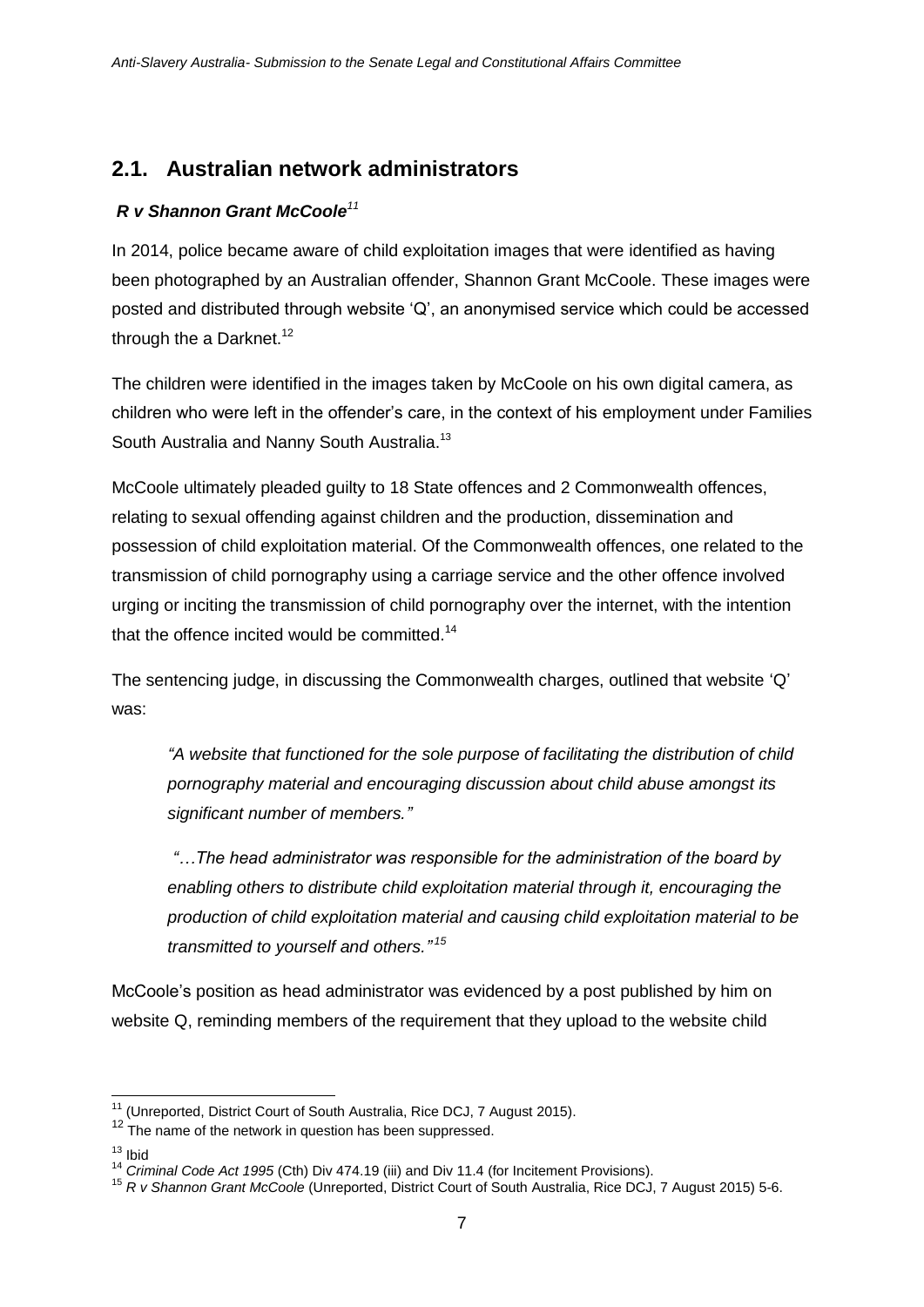exploitation material at least once a month. At the point that this post was published, the website had approximately 45,000 members.<sup>16</sup>

The sentencing judge, His Honour Judge Rice, observed that McCoole did not administer the website for financial gain, but to satisfy his deviant sexual appetites and those of other likeminded people. Administrators of large networks housing child exploitation material use the images themselves as a form of online currency to expand their online communities, encouraging and facilitating extreme abuse of children.

Regarding the two counts related to Commonwealth offences, McCoole was sentenced to a minimum of three years for the transmission of child pornography, and a minimum of one year for the offence of incitement, to be served cumulatively.

### *The Queen v Graham <sup>17</sup>*

Graham was the administrator of a series of online websites and forums between 2012 and 2014. Through these websites Graham, under the pseudonym 'Lux', connected with other online offenders and was linked to prolific Australian offenders, such as Shannon McCoole. During this time period, Graham administered hundreds of thousands of images, including videos of the torture and rape of a toddler in the Philippines, and in one instance encouraged the rape and murder of a child in Russia. The United States Federal Bureau of Investigations (FBI) described Graham's network as "one of the largest and most extreme in the world."<sup>18</sup>

The matter was referred to the AFP and Victoria Police by FBI officers. Graham was arrested in 2014 and ultimately pleaded guilty to 13 Commonwealth charges. He was sentenced to 15 years and 6 months, with a non-parole period of 10 years.<sup>19</sup>

### **2.2. State-based legislation concerning network administrators**

The introduction of a Commonwealth offence of conduct for the purposes of electronic service used for child abuse material (child exploitation material) is also consistent with new legislation in Victoria and Queensland which further criminalise individuals found to be administrators of online child exploitation networks.<sup>20</sup>

In Victoria, it is an offence to administer or encourage the use of a "child pornography website",  $^{21}$  and it is also an offence to provide information to a person that is likely to assist

<sup>17</sup> [2016] VCC 305.

<sup>-</sup><sup>16</sup> 'Behind the Screen: Online Child Exploitation in Australia' (Anti-Slavery Australia, 2017) 123.

 $18 \frac{[2010]}{16}$  ibid, [56].

 $^{19}$  Ibid, [29]-[54].

<sup>&</sup>lt;sup>20</sup> 'Behind the Screen: Online Child Exploitation in Australia' (Anti-Slavery Australia, 2017) 71-72.

<sup>21</sup> *Crimes Act 1958* (Vic) ss 70AAAB and 70AAAC.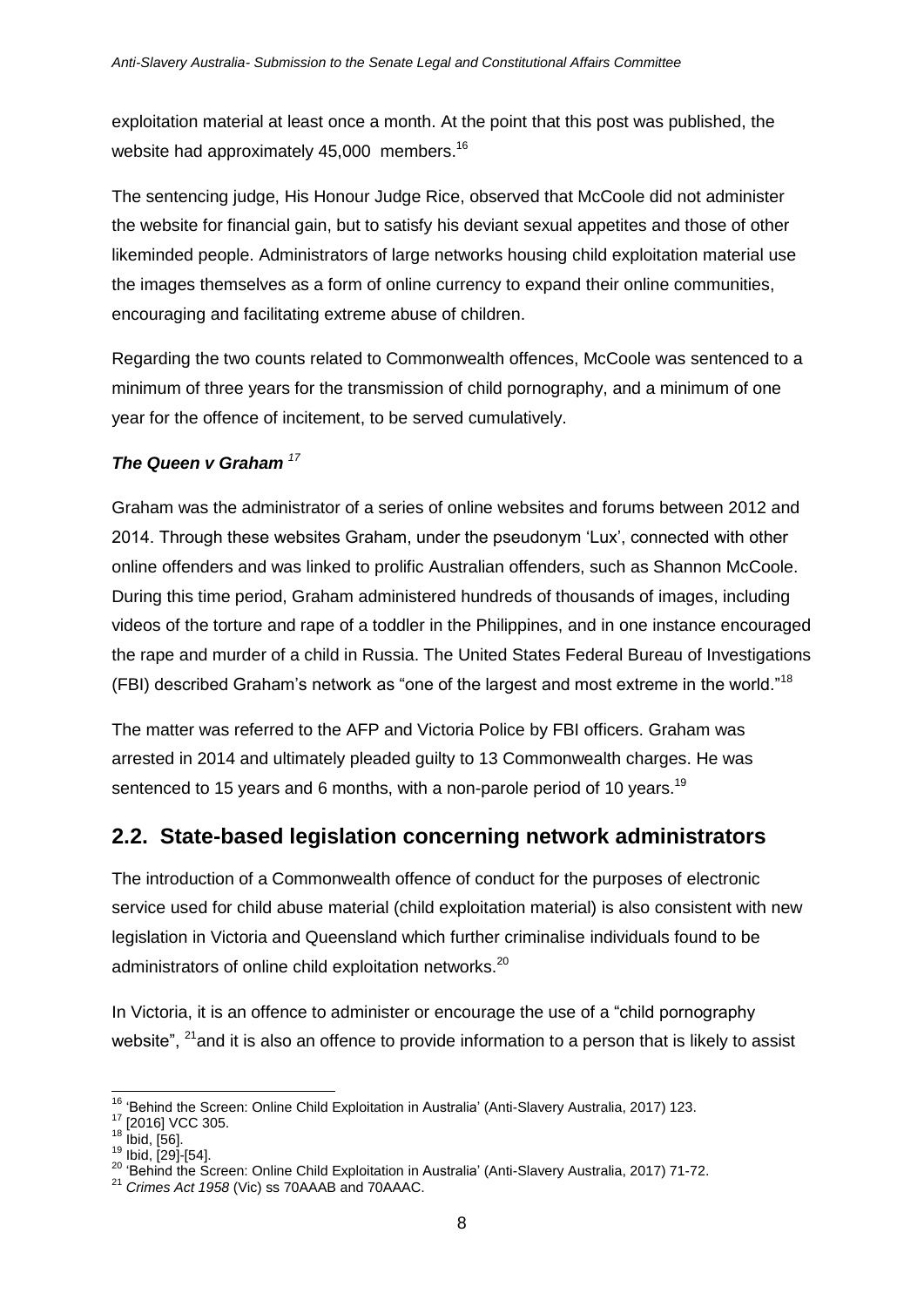them in avoiding capture or prosecution for committing one of these offences. $^{22}$  The legislation provides examples of this latter offence, including circumstances where: $23$ 

- 1. A provides information to B about how to use a website to deal with child pornography anonymously or how to encrypt electronic files containing child pornography.
- 2. A provides information to B about how to delete electronic data that records information about B's identity.

In 2016, similar provisions were added to Queensland legislation.<sup>24</sup> Where a hidden network or anonymising service is used to commit an offence under these new provisions, the maximum penalty will increase from 14 years to 20 years.<sup>25</sup> The proposed amendments in the Bill will ensure that there is consistency throughout Australia in the criminalization of child exploitation material network administrators.

### **Recommendation:**

Anti-Slavery Australia supports the creation of the new offence of conduct for the purposes of electronic service used for child abuse material. This new offence will reflect the role of network administrators in the proliferation of online child exploitation materials, and their complicity in the further abuse and exploitation of children in Australia and overseas.

## **3. LIVE-STREAMED CHILD ABUSE**

Anti-Slavery Australia also commends Items 1, 22 and 23 to the Committee, which strengthen and clarify the law to reflect the growing practice of live-streamed child abuse.

Non-government organisations report that children in the Philippines are lured to sex tourism "hot spots", such as Angeles City, Metro Manila and Cebu City on the promise of legitimate jobs in the city. Thereafter they are physically and/or emotionally coerced into working in the sex industry including, increasingly, online exploitation dens, where they are made to perform on webcams to foreign online sex tourists. In 2013, it was estimated that tens of

<sup>-</sup><sup>22</sup> *Crimes Act 1958* (Vic) s 70AAAD(1).

 $23$  lbid.

<sup>24</sup> *Criminal Code Act 1899* (QLD) ss 228DA, 228DB and 228DC.

 $25$  Ibid.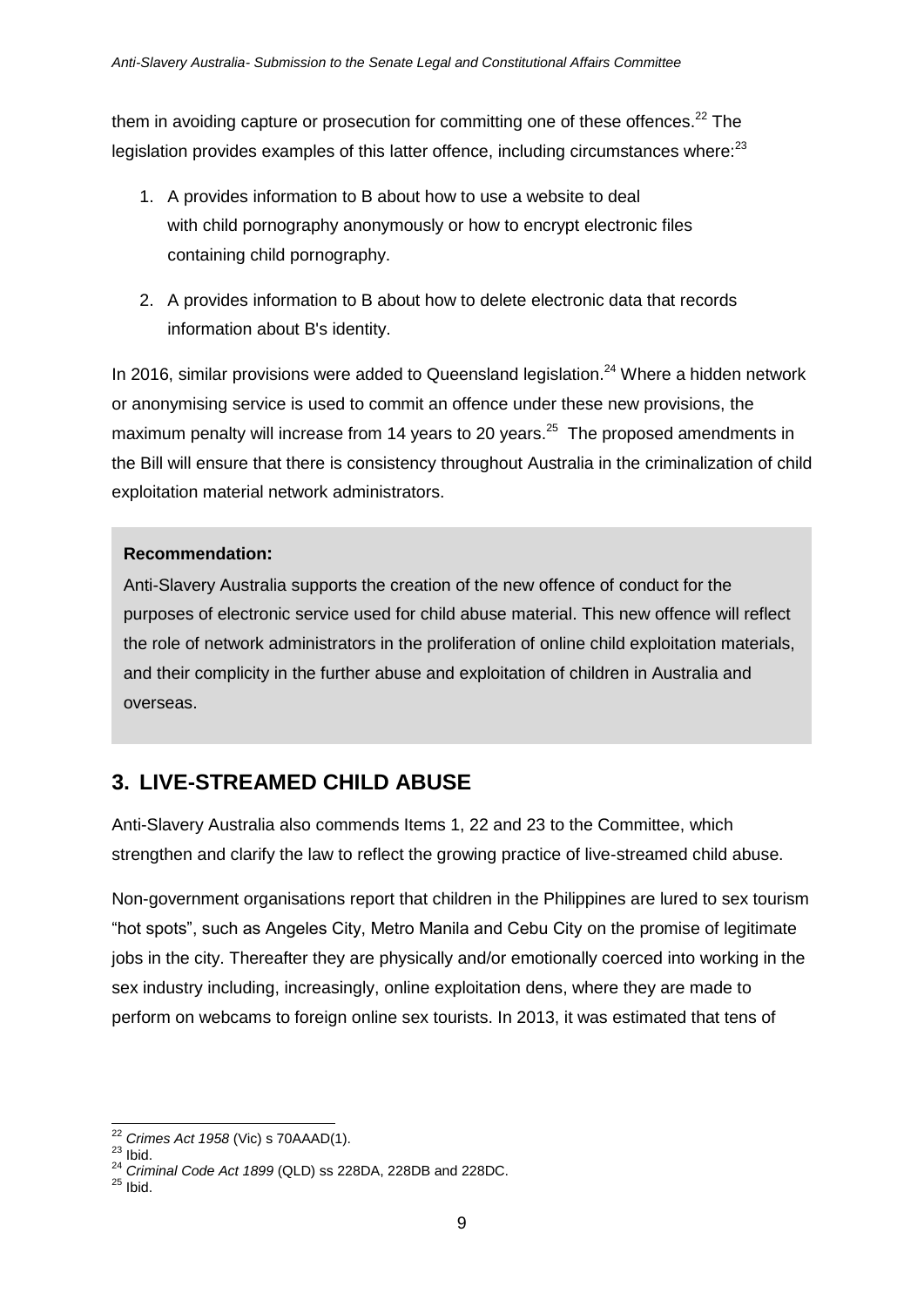thousands of boys and girls were in the webcam sex tourism trade alone, with that number predicted to increase.<sup>26</sup>

Unlike saved videos and pictures, streamed videos used in the webcam online child exploitation industry are far more difficult for law enforcement to identify and investigate. There are indications that not all live-streamed child abuse occurs for financial remuneration.<sup>27</sup> It may involve multiple perpetrators using video streaming programs to stream the simultaneous abuse of children in a variety of locations.

Live-streamed child abuse has also been associated with child trafficking and slavery in the Asia Pacific region. As other forms of slavery and trafficking are being combatted in countries likes the Philippines, there has been an increase in trafficking activity for the sole or primary purpose of online child exploitation. This industry is driven by the financial support from Australian offenders who encourage the production of online sexual exploitation materials.

There have been several high-profile Australian cases of live-streamed child abuse. In July 2014, Patrick Goggins was convicted by the Victorian County Court of over 20 sex offences involving the systemic sexual abuse of Filipino children, in particular causing children to engage in sexual intercourse, streamed over webcam, in his presence. Goggins paid more than \$15,000 to view live-streamed abuse, which was streamed to his location in  $M$ elbourne.<sup>28</sup>

In August 2014 Brett Le Gassick was sentenced to over 20 sex offences, including making transfers of \$3,676.90 as payment for online live sex shows performed by children in the Philippines and causing children to engage in sexual intercourse outside of Australia.<sup>29</sup> Le Gassick was refused entry to the Philippines and the Court heard that Le Gassick had plans to meet with girls for sex, which is just one of many examples of online child exploitation materials offenders progressing into contact crimes.

Both Goggins and Le Gassick were successfully prosecuted under Australian child sex laws, which have since 2010 been applicable to extraterritorial conduct. Though not directly responsible for the transport and detention of their victims, their custom supports the trafficking of children in the Philippines.

 $\overline{a}$ <sup>26</sup> Terre Des Hommes, 'Webcam Child Sex Tourism', (2013) <http://www.terredeshommes.org/wpcontent/uploads/2013/11/Webcam-child-sex-tourism-terre-des-hommes-NL-nov-2013.pdf> 35.

 $27$  Behind the Screen: Online Child Exploitation in Australia' (Anti-Slavery Australia, 2017) 98-99.

<sup>28</sup> *R v Goggins* [2014] VCC 1086.

<sup>29</sup> *DPP v Le Gassick* [2014] VCC 1288.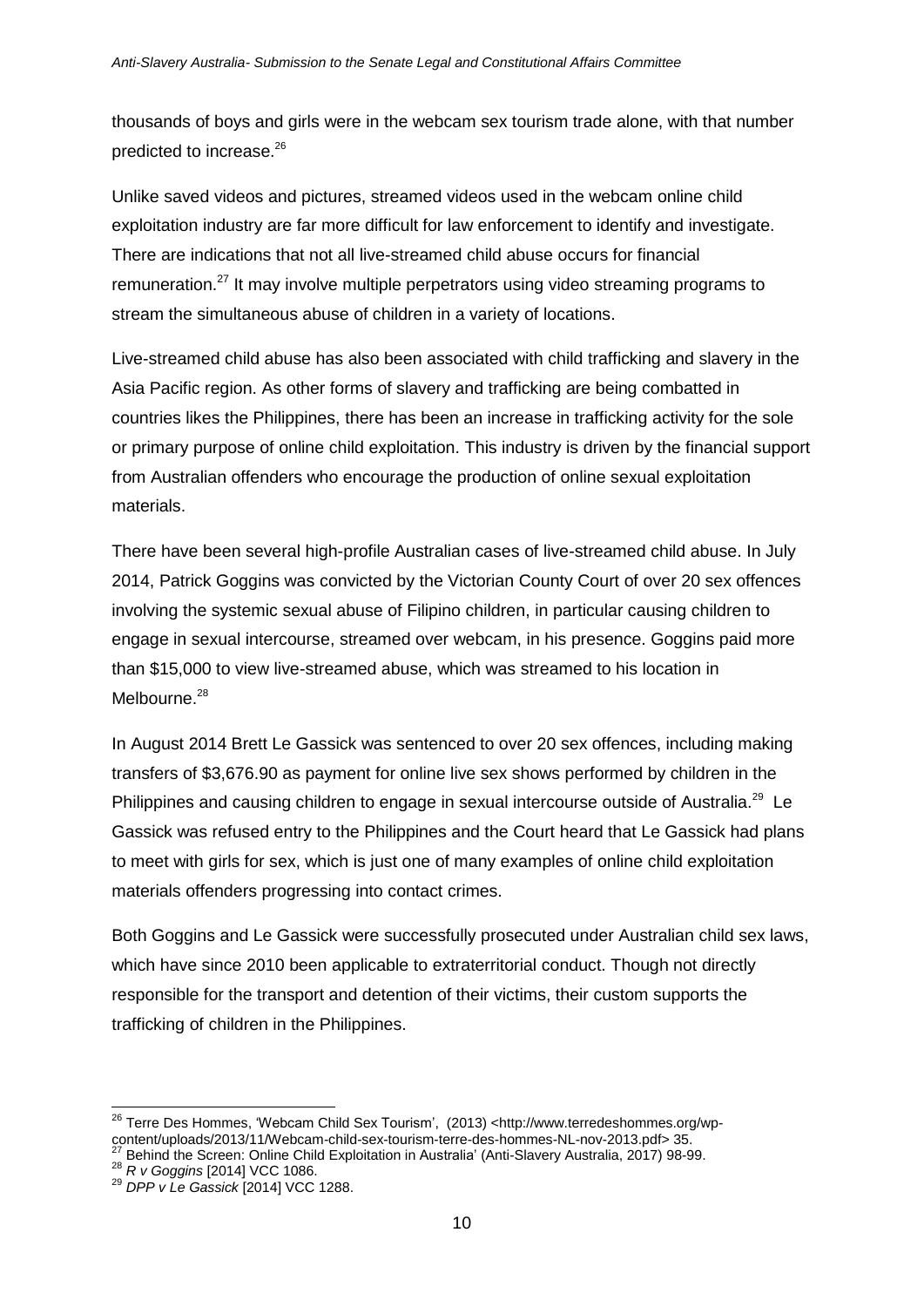The clarification of the meaning of sexual conduct will ensure that the harm inflicted by Australia-based offenders engaging in live-streamed child abuse is correctly characterised as sexual conduct.

### **3.1. Extending the definitional clarification to subsection 272.8.**

Anti-Slavery Australia recommends that the definitional clarification of 'engage in sexual activity' in Item 1 of the Bill also applies to the offence of sexual intercourse with child outside Australia under subsection 272.8 of the Criminal Code.

Anti-Slavery Australia recommends that a definitional clarification, of the kind proposed in Schedule 4, Item 1, is also added to subsection 272.8 of the Criminal Code. This will ensure that an Australian directing and engaging in live-streamed, serious sexual abuse of a child overseas,<sup>30</sup> is properly characterised as culpable for the significant harm caused to the child.

#### **Recommendation:**

Anti-Slavery Australia commends Items 1, 22 and 23 to the Committee, which strengthen and clarify the law to reflect the growing practice of live-streamed child abuse.

Anti-Slavery Australia recommends that the definitional clarification of 'engage in sexual activity' in Item 1 of the Bill also applies to the offence of sexual intercourse with child outside Australia under subsection 272.8 of the Criminal Code.

## **4. MINIMUM SENTENCES**

Anti-Slavery Australia recommends that the Committee consider engaging in further consultation regarding the proposed amendments in Schedule 6 of the Bill, particularly the introduction of mandatory minimum sentences for online child abuse materials offences.

The introduction of a mandatory minimum custodial sentence will not reflect the spectrum of child exploitation material offending. This spectrum is evidenced by the categorisation system used in Australia, the Child Exploitation Tracking System ('**CETS**') Scale, used in the Australian National Victim Image Library (ANVIL).<sup>31</sup> The scale categories child exploitation material from Level 1, depictions of children with no sexual activity to Level 5, which involves sadism, bestiality, humiliation or child abuse. The scale also captures depictions of fictional

 $\overline{a}$ <sup>30</sup> As defined in *Criminal Code Act 1995* (Cth) sch 1, s 272.4(1).

<sup>31</sup> Cybercrime Convention, Explanatory Report, cited in Jonathan Clough, *Principles of Cybercrime* (Cambridge University Press,  $1<sup>st</sup>$  ed, 2010) 303.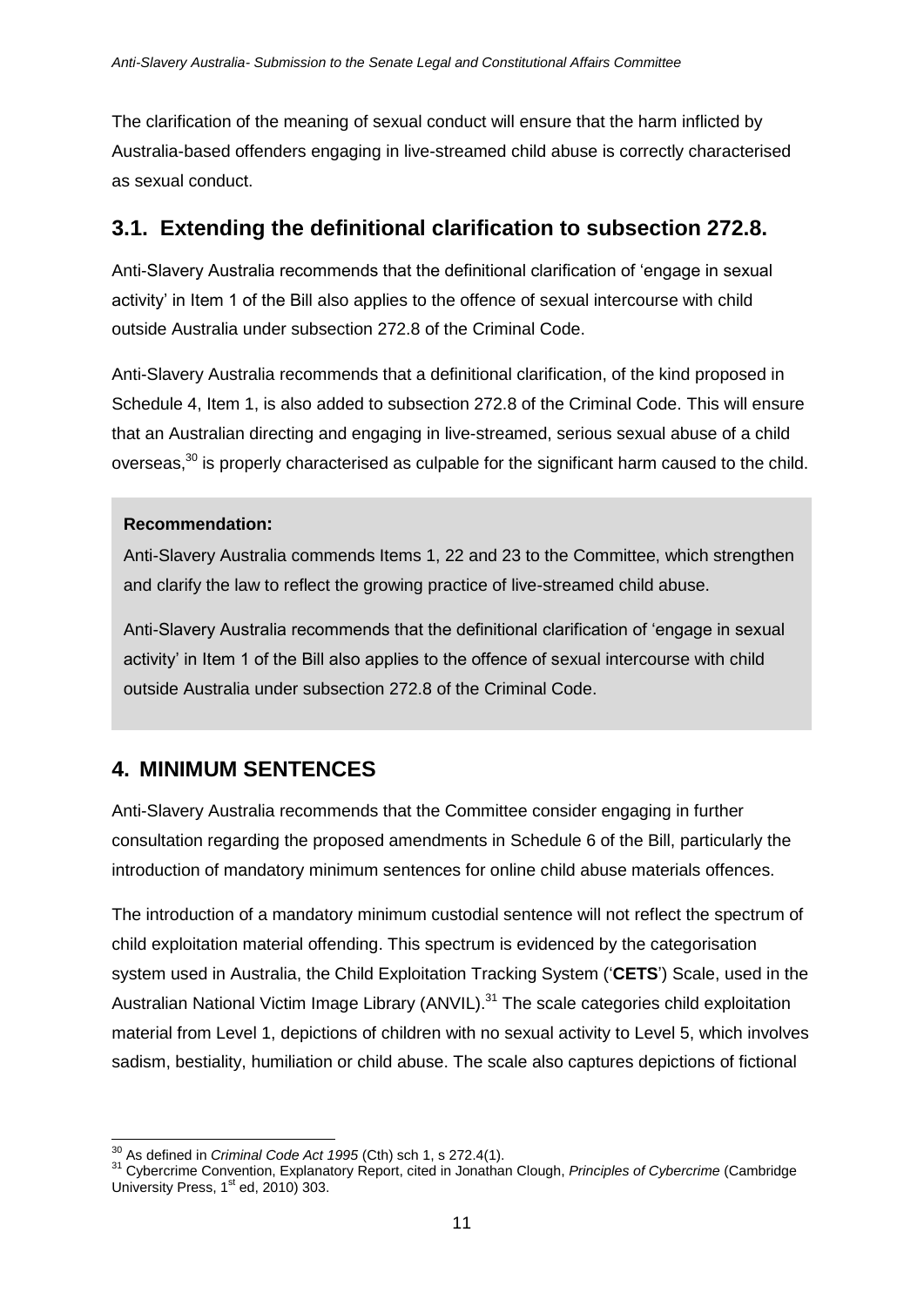children under Level 6, defined as anime, cartoons, comics and drawings depicting child or children engaged in sexual poses or activity.<sup>32</sup>

Mandatory minimum custodial sentences may reduce the incentive for defendants to assist police in ongoing investigations. This may be particularly damaging to police investigations concerning online child exploitation, as defendants have no incentive to voluntarily provide passwords to encrypted devices and systems.

The importance of this kind of information to police investigations in this area can be seen through the investigations surrounding the arrest of Shannon McCoole.<sup>33</sup> This operation began with evidence provided to Queensland Police Taskforce Argos following the arrest of a man who owned a company that distributed child exploitation films in Canada. This information led to the investigation and arrest of a number of people in Australia. One of the Australians arrested was a member of a bulletin board website on a Darknet. Membership of the website was closely controlled. Inactive accounts raised suspicion and could be suddenly terminated. Members were required to upload new material frequently. More than 45,000 people complied with these rules. Following his arrest, officers of Argos assumed the offender's membership and investigated those using the website. $34$ 

In this case, Danish authorities provided information that the administrator of the website was located somewhere in Australia, probably in Adelaide. Argos officers used their membership of the website to search for clues into the administrator's identity. The investigation led to the identification and arrest of Shannon McCoole, a 32 year old childcare worker for Families SA in Adelaide.<sup>35</sup> McCoole was sentenced in August 2015 to 35 years imprisonment with a 28 year non-parole period for 18 State and two Federal offences he committed between 2011 and 2014. The charges included persistent sexual exploitation of children, sexual intercourse with children, aggravated indecent assault, and the production and dissemination of images of child abuse.<sup>36</sup> McCoole's arrest was suppressed allowing Argos officers to secretly take control of the bulletin board website as the administrator. $37$ 

Taskforce Argos' investigation lead to the rescue of 85 child victims and the arrest of hundreds of offenders across the globe.<sup>38</sup> One of the offenders arrested was Richard Huckle from the United Kingdom. Huckle abused children in Malaysia and was arrested at Gatwick

-

<sup>32</sup> *DPP v Zarb,* [2014] VCC 1517, [5].

<sup>&</sup>lt;sup>33</sup> (Unreported, District Court of South Australia, Rice DCJ, 7 August 2015).

 $34$  lbid

 $35$  lbid.

<sup>36</sup> *R v Shannon Grant McCoole* (Unreported, District Court of South Australia, Rice DCJ, 7 August 2015).  $37$  Ibid.

<sup>38</sup> Michael Safi, 'The Takeover: how police ended up running a paedophile site' *The Guardian,* 13 July 2016 (online) < https://www.theguardian.com/society/2016/jul/13/shining-a-light-on-the-dark-web-how-the-policeended-up-running-a-paedophile-site>.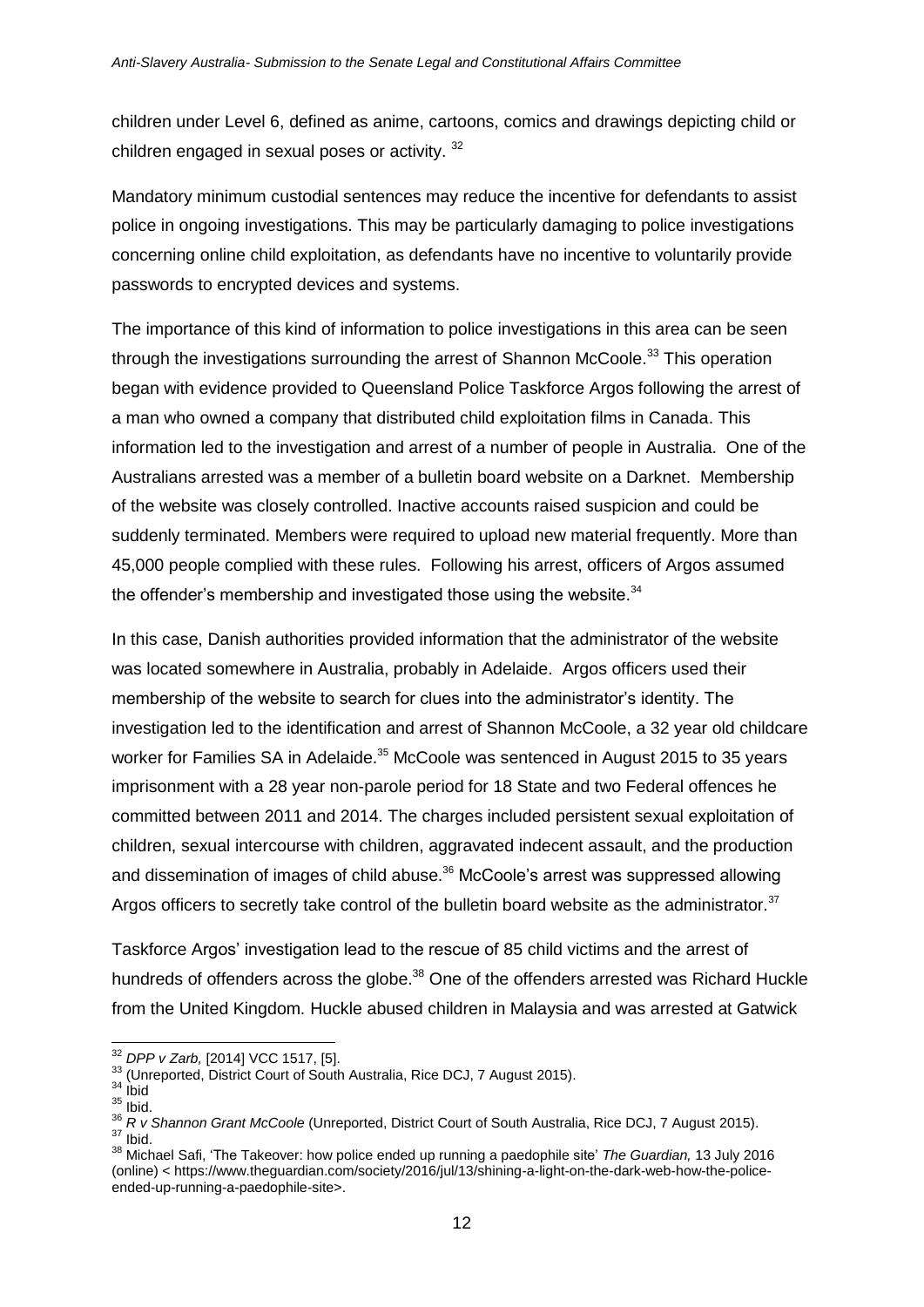airport in December 2014. Upon arrest, over 20,000 indecent images of children were found on hardware owned by Huckle, including approximately 1,000 images of children that he had abused.<sup>39</sup> Huckle has refused to provide access to various encrypted files found on his personal laptop, which is suspected to contain images and videos, including images of additional victims.<sup>40</sup>

#### **Recommendation:**

Anti-Slavery Australia recommends that the committee consider the need for further consultation concerning Schedule 6, particularly the introduction of mandatory minimum sentences for online child abuse materials offences. The introduction of a mandatory minimum custodial sentence for child abuse materials offences does not reflect the spectrum of material offending. Mandatory minimum custodial sentences may also serve to reduce the incentive for defendants to assist police in ongoing investigations.

## **5. DEFENCE OF A VALID MARRIAGE**

Anti-Slavery Australia recommends that the Bill be expanded to repeal the defence based on a valid and genuine marriage contained in subsection 272.17 of the Commonwealth Criminal Code. This subsection provides a defence to a number of overseas child sex offences, and offences involving procuring or "grooming" a child for sexual activity.<sup>41</sup> The subsection states that it is a defence to these offences if:

(a) at the time he or she committed the offence, there existed between the defendant and the child a marriage that was valid, or recognised as valid, under the law of:

- (i) the place where the marriage was solemnised; or
- (ii) the place where the offence was committed; or
- (iii) the place of the defendant's residence or domicile; and
- (b) when it was solemnised, the marriage was genuine. $42$

It appears that this defence may be available in a situation of overseas child sexual abuse in which the offender legally marries the young person who is below the legal age of consent in Australia. Globally, the minimum legal age of marriage varies widely. In Sudan, girls can legally marry at 10 years old. In the Philippines couples must be 21 to marry without

<sup>-</sup> $39$  Ibid.

 $40$  Ibid.

<sup>41</sup> *Criminal Code Act 1995* (Cth) sch 1, ss 272.17(1) and (2).

 $42$  Ibid, ss 272.17(1)(a) and (2)(a).